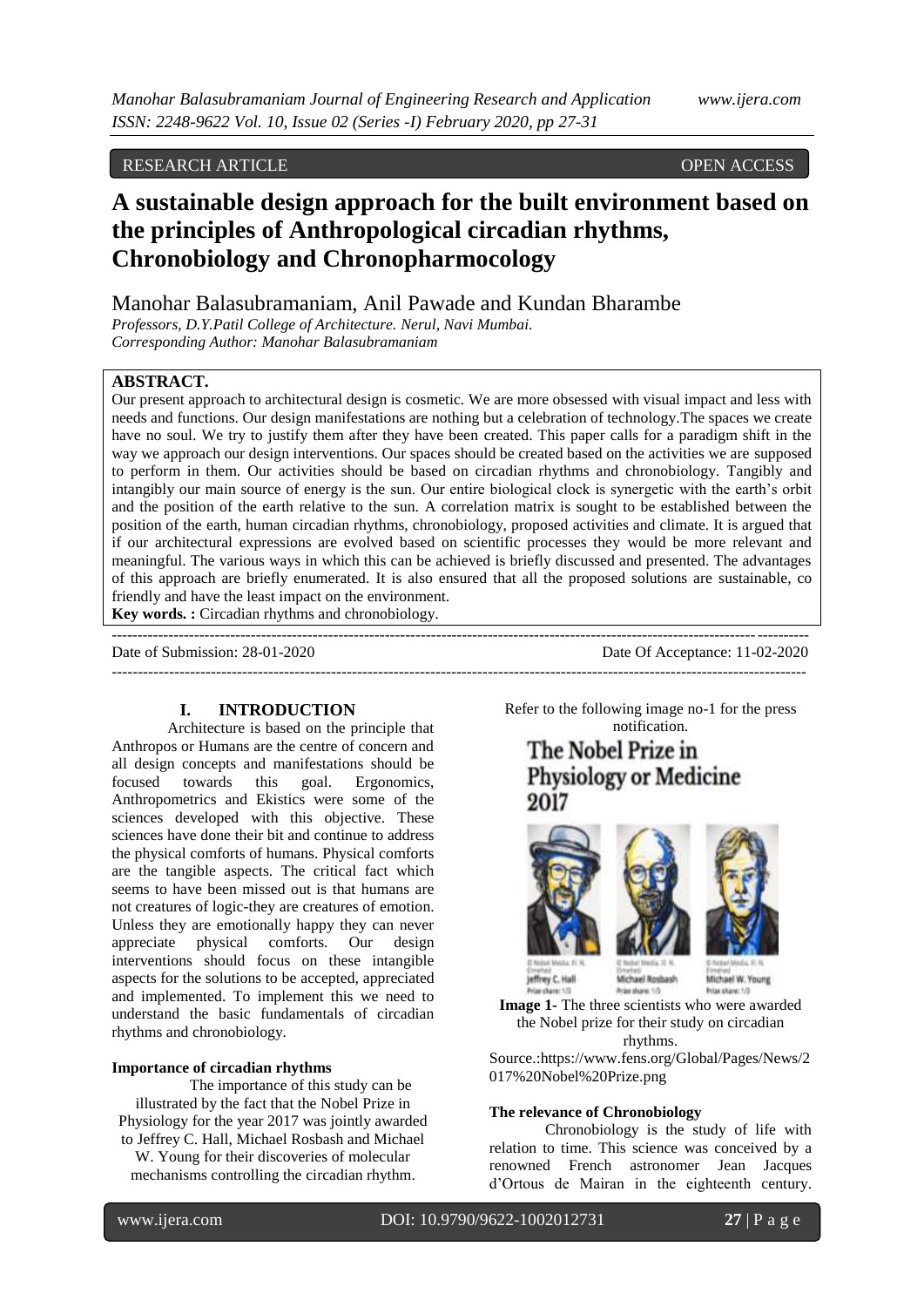Renowned scientists like Wilhelm Pfeffer, Erwin Bünning, Karl von Frisch, Jürgen Aschoff, Colin Pittendrigh and Arthur Winfree took this science forward in the twentieth century.

All points on the earth's surface are subject to a day-night cycle. This happens because the earth revolves around the sun and also rotates about its axis. Solar radiation has two components –Heat and light. This heat is the chief source of energy for the biotic and abiotic components of the earth. Presence of heat and absence of heat defines seasons. All living organisms on our planet are influenced by this presence of light (day) and absence of light (night).

The human body is one big biological clock and this clock in turn is governed by a set of clocks. Each component of the human body is governed by its own clock-the hunger cycle, the bowel cycle and all other allied cycles. The ecosystem is very fragile and intricate. Eachcomponent is a closed system with its own dedicated clock. Within the human body they exchange matter and energy to function as an open system. a proportionate combination of all these systems together form the human body which in turn is an isolated system. This makes every human being on this planet unique because there is a variance in their body response to heat and light.

## **Homeostasis and physiology**

Homeostasis is the process by which every organism on our planet seeks to adapt and adopt to its immediate environs to ensure its proclivity and survival. Physiology is the study of various body functions which aid this process.

#### **Anthropological Rhythms**

The four main biological rhythms which govern our existence are ultradian, circadian,infradianand circannual. Ultradian rhythms are less than 24 (twenty four) hours and deal with basic rest and activity cycles. Infradian rhythms are greater than 24 (twenty four) hours and deal with events like bird migration, monthly menstrual cycles and hibernation in animals. Circadian rhythms are a24 (twenty four) hours cycle and deal with sleep-awake episodes. Circannual cycles deal with annual events like breeding cycles.

## **Solar radiation**

The energy from the sun reaches the earth in the form of solar radiation. This radiation has two components –heat and light. The quantum and intensity of both these parameters keep varying throughout the day. It is this heat and light which governs our basic circadian rhythms.

Chronobiology deals with the variations in these variables with relation to time.

# **Anthropological drawbacks**

Human have three basic drawbacks compared to all other creatures which inhabit our planet. The first is that they cannot negotiate climate and weather without PPE (Personal protection equipment) or clothes. The level of clothing required is based on a factor known as "clo" value which ranges from 0 (zero)-A state of no clothing to 4.5 (Four point five)-Arctic clothing. In fact humans are always clothed from the time they are born to the time they die. The second drawback is that they cannot see in the dark-they have a very poor and limited vision. They are therefore completely dependent on light for their mobility, movements and existence. The third is to be thermally comfortable they spend almost 80 %( Eighty per cent) of their time indoors. All their mobility is also between indoor spaces- for e.g. House to office and back.

# **The concept of circadian rhythms**

The human body operates like a self regulatory clock with a sleep –wake up cycle of about 24 (twenty four)hours. The earth revolves around its own axis at the rate of 15 degrees per hour. Therefore the time taken to execute one complete revolution is 360 degrees/15 degrees per hour which is approximately 24 (twenty four) hours. As this rotation of the earth is anti-clockwise its initial cardinal position with respect to the sun is East (Dawn) and is final cardinal position with respect to the sun is west (Dusk).

The earth here is a dependent variable and the sun is an independent variable. This relative position of the earth with respect to the sun traces a path which is approximately a figure of eight and also called as the annalema.

Most Life forms on the planet is primarily dependent on this small window between dawn and desk for survival, existence and procreation. Humans are no different. If we can align our activities in consonance with the sun we can truly be sustainable.

## **Decoding the human clock**

The following image no-2 illustrates the various facets of the human biological clock.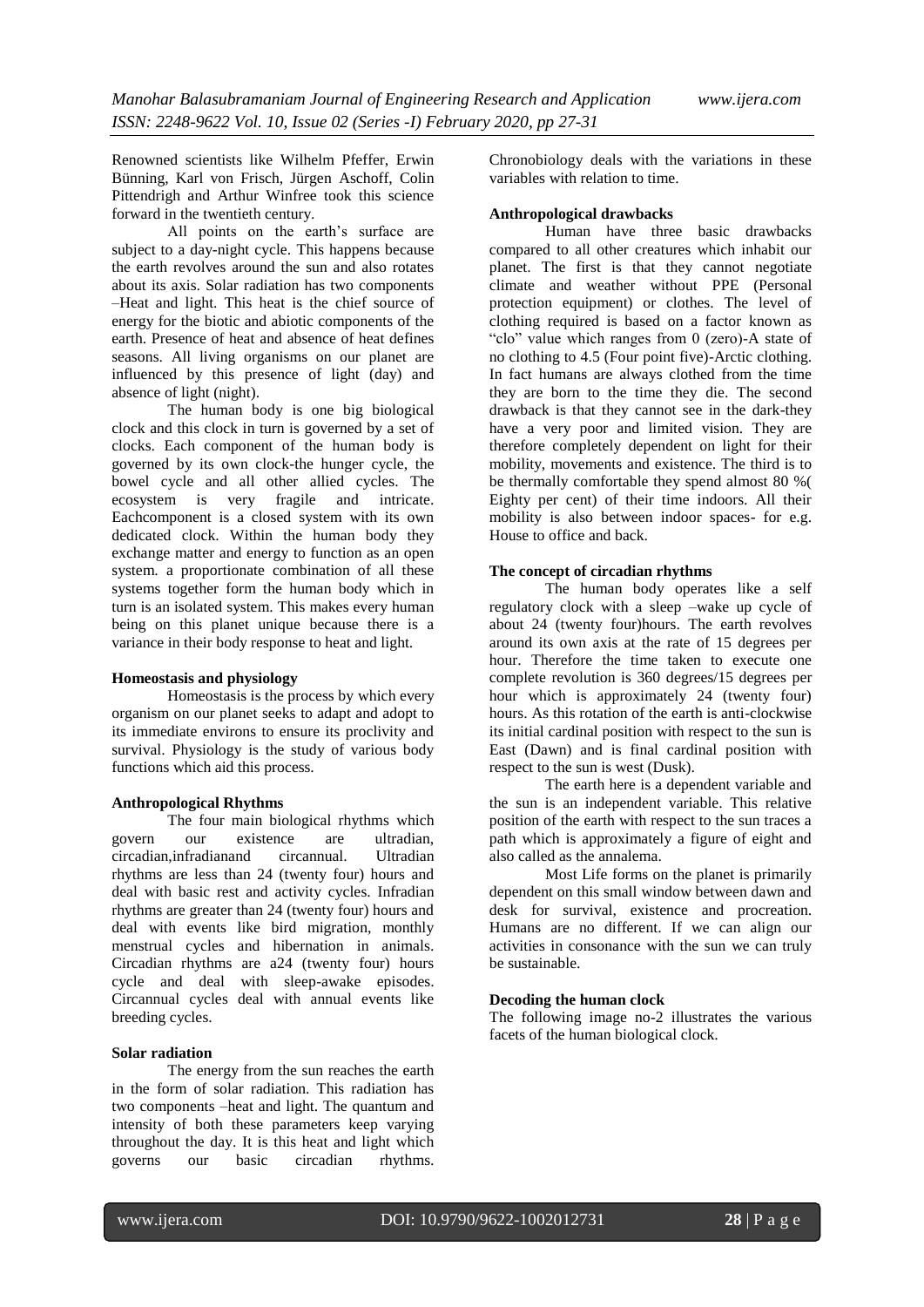

*Image2-* An image indicating the intricate relationship between sun, moon and the human body.

Source.[:https://zjf683hopnivfq5d12xaooxr](https://zjf683hopnivfq5d12xaooxr-wpengine.netdna-ssl.com/wp-content/uploads/sites/2/2018/05/circadian.jpg)[wpengine.netdna-ssl.com/wp-](https://zjf683hopnivfq5d12xaooxr-wpengine.netdna-ssl.com/wp-content/uploads/sites/2/2018/05/circadian.jpg)

[content/uploads/sites/2/2018/05/circadian.jpg](https://zjf683hopnivfq5d12xaooxr-wpengine.netdna-ssl.com/wp-content/uploads/sites/2/2018/05/circadian.jpg)

From the above image it is evident that in a twenty four hour day cycle the most active and productive period for humans is between 0900hrs and 1500hrs when the sun is at its peak. Italso illustrates the importance of sleep in the human context.12 (Twelve) hours of rest is absolutely essential to be really productive 6 (six) hours during the day.

## **The role of hormones and steroids.**

Hormones are signalling molecules which set things in motion. The sleep-wake cycle in humans is regulated by a hormone called Melatonin. Cortisol is the main stress hormone. Both these hormones play a key role in regulating the balance of our body. Cortisol is secreted during the day and melatonin is secreted during the night. The following image no-3 illustrates this cycle.



**Image 3-** A diagram illustrating the chrono cycle of melatonin and cortisol.

Source:

[https://jennifermundy.files.wordpress.com/2015/12](https://jennifermundy.files.wordpress.com/2015/12/sleeplight2.png?w=640) [/sleeplight2.png?w=640](https://jennifermundy.files.wordpress.com/2015/12/sleeplight2.png?w=640)

Steroids is a biologically active organic compound .this is artificially created to replicate hormones .it should be judiciously used and its misuse has long term health effects.

## **Architectural manifestation**

The human existence centres on the solar radiation. This radiation governs the secretion of essential hormones in our body. The quality and quantity of this solar radiation varies throughout the day depending upon the position of the earth in relation to the sun. Aligning our activities and designing our spaces in consonance with this rhythm will ensure a truly sustainable quality of life.

#### **Importance of light**

Light is that component of EMR (electromagnetic radiation) which excites the retina and creates an image. The quantum and quality of natural light plays an important role in human psychology. Artificial light is consistent, uniform and monotonous and can never match up with the qualitative aspect of natural light. Directly ingesting natural light and ensuring solar flushing in all our spaces will ensure thermal and psychological comfort.Natural light also plays an important role in connecting our indoor and outdoor spaces. Our entire existence is shaped by natural light and natural ventilation. Our design interventions should manifest this importance.

#### **Incubating a natural light ecosystem**

Ingress of the right amount of natural light at the right time and at the right place should be the guiding principle of any architectural design. Light wells, light tubes, fibre optics and all other allied features should be incorporated to harness light and transfer it inside the interior space. Appropriate fenestrations to ensure maximum possible coverage of internal spaces should be the main focus of any design intervention. Light has a therapeutic effect and invokes the appropriate circadian rhythms in our body.

#### **Importance of materials**

Materiality plays a very integral part in creating adesirable ambience in any space. Light can be absorbed, reflected or transmitted from a surface depending on the finish of the surface and the quality of material. Natural materials add a special quality to the light and hence are a preferred choice for surface finishes. All the biotic and abiotic components of this universe act as light filters. The interplay of light and shadow creates the drama of nature. The appropriate materials and surface finished play a very important role in incubating the right ecosystem.

#### **Revolving and evolving facades**

The façade is the interface between the inside and the outside space. It acts as a regulator for climate and weather. If the weather is warm it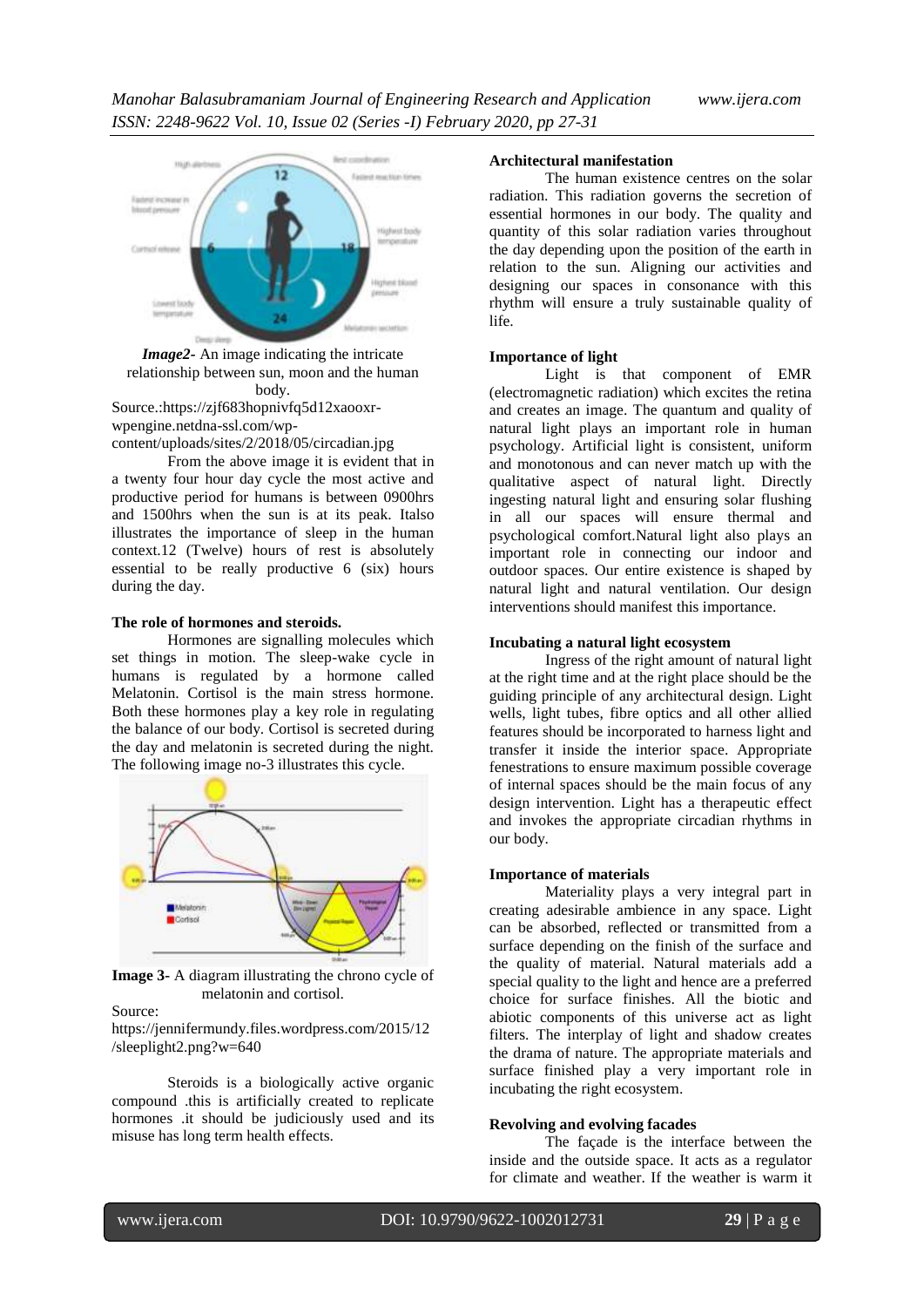helps keep the inner space cool and if the weather is cool it helps keep the inner space warm. It needs tobe conceived as a thermally sensitive façade .it should aid and abet the entry of the requisite amount of solar radiation into any space.

The facade should revolve in consonance with the position of the earth with respect to the sun. It should also evolve at the same time to filter and admit the requisite amount of solar radiation. The filters used should be bio filters.

## **Quality index of a space**

The light ingress into a particular space defines the quality of the space. Absence of light is darkness. The architectural intervention into a space must ensure adequate, uniform and desirable distribution of light. Solar radiation has two components –heat and light. Both of them need to be regulated depending on the time of the day and season. When this is synchronised with circadian rhythms the quality of the space would be at its best. Light is a very powerful pulse generator .if light is harnessed and harvested scientifically it can alleviate a lot of our health issues.

## **Miniaturization**

Cutting edge research and emerging technologies have ensured that everything in this world is getting smaller and sleeker. Our built environment on the other hand is getting bigger, grander and completely out of control. The idiom of architecture needs a complete change in its vocabulary.

## **Chronopharmocology**

The variation in solar radiation has different effects at different points of the day. activities based on this understanding could humans to be more productive and healthy. This could also lead to more effective medication .our medical interventions could be more about healing than treatment.

# **Synchronizing the variables**

Climate,weather, sun path, circadian movements and desired activities could be layered using a GIS (Global Information System) platform. This could be further fine-tuned using a GPS ( Global Positioning System) .an architectural expression based on this template would be sustainable and human centric.

# **II. CONCLUSION**

Natural light in the form of solar radiation plays very important role in human circadian rhythms. Spaces designed to align with the human circadian rhythms would ensure good health, happiness and result in better productivity. Solar

flushing would ensure better hygiene and reduced healthcare. This approach would go a long way in ensuring a better quality of life. It is completely passive, does not require any energy and has no negative impact on the environment.

# **The way forward**

Humans need to connect with the sun and the sky-they have to go back to nature. A paradigm shift is needed in our approach to architectural design. Our design interventions need to focus on seamlessly merging our internal and external spaces. The architectural manifestations need to evolve based on human circadian rhythms, chronobiology, climate and activities. We need to build less and build only when absolutely necessary. Our built environment needs to factor in circadian rhythms, chronobiology, climate and desired activities in consonance with solar radiation and evolve an appropriate solution. This approach will ensure that all our architectural expressions are passive, sustainable, eco-friendly and have the least impact on the environment. If humans don't change the way they build and live the sixth extinction will be an anthropological one. Unless we change this appears to be only a formality.

## **REFERENCES.**

## **Books.**

- [1]. Francis D.K.Ching, Architecture –Form, Space and Order, 2nd edition, Van Nostrand Reinhold.
- [2]. Francis D.K.Ching, A visual dictionary of Architecture, 2nd edition, Van Nostrand Reinhold.
- [3]. PriyaChoudhary, Human approach to Urban Planning. Copal Publishing.
- [4]. Javier Senosiain, Bio-Architecture, Routledge-Taylor and Francis Group.
- [5]. Pete Melby and Tom Cathcart,Regenerative Design Techniques-Wiley.
- [6]. Rachael Carson, "The silent spring."
- [7]. Frederick R.Adler and Colby J.Tanner, Urban Ecosystems.Cambridge University.
- [8]. Roger Greeno and Derek Osbourn, Mitchell's introduction to buildings. Routledge-Taylor and Francis Group.
- [9]. Amos Rappaport, House,Form and Shelter

# **Journal article.**

- [10]. Indraneel Roy Choudhuri and Dr.SuchandraBardhan,Evaluatingwaterfootp rints of Building construction in India,ABACUS, volume-9,number-2.
- [11]. RakeshK.S.andDr.AbdulRazakMohamed,Qu alitative Analysis of Pedestrian Environment-A case study of Sardar Patel